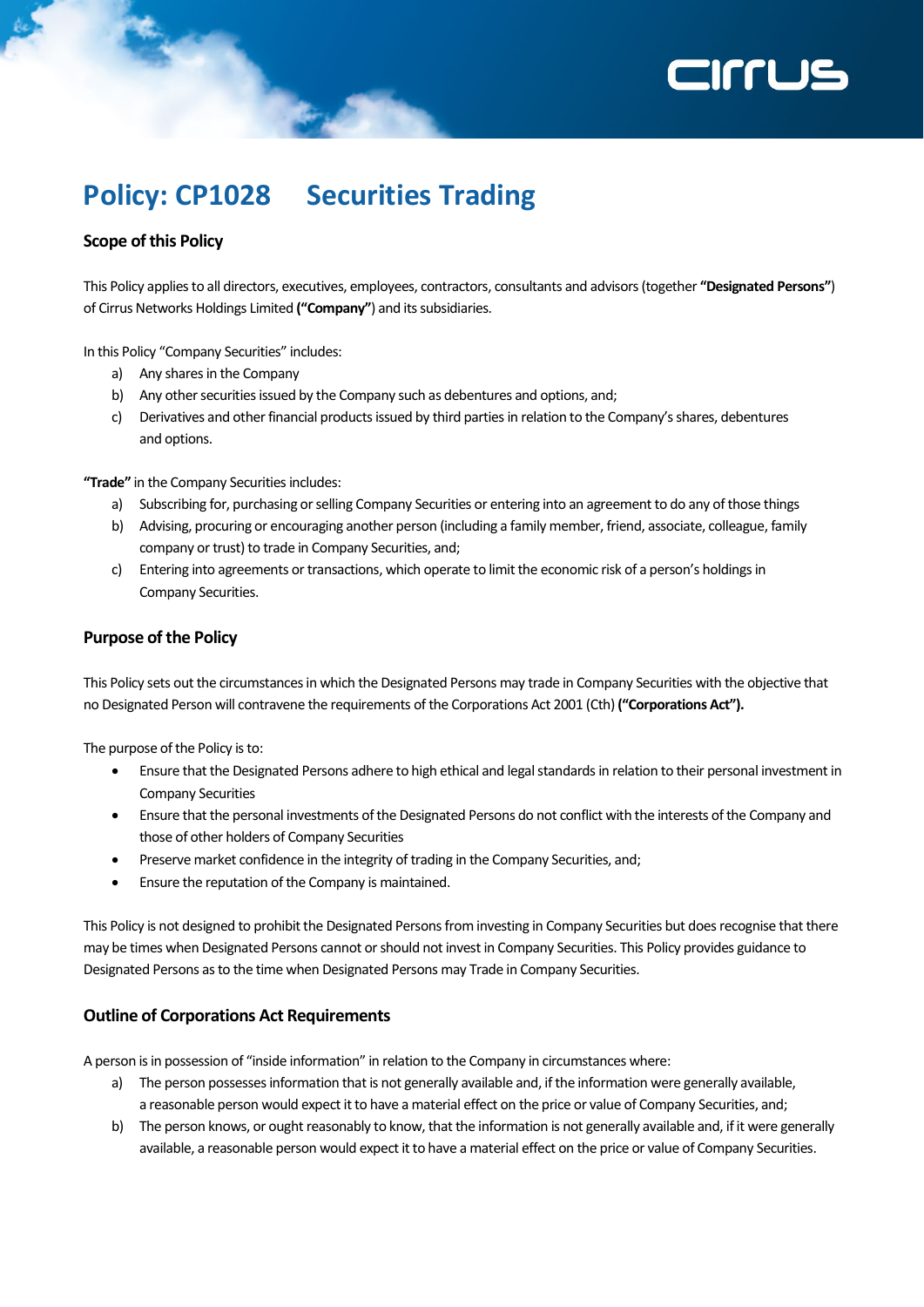

A reasonable person would be taken to expect information to have a material effect on the price or value of Company Securities if the information would, or would be likely to, influence persons who commonly invest in securities in deciding whether or not to Trade in Company Securities in any way. It does not matter how the Designated Person comes to have the Inside Information.

If a Designated Person possesses Inside Information in relation to the Company, the person must not:

- a) Trade in Company Securities in any way; nor
- b) Directly or indirectly communicate the information, or cause the information to be communicated, to another person if the person knows, or ought reasonably to know, that the other person would, or would be likely to, Trade in Company Securities in any way, or procure a third person to Trade in Company Securities in any way.

Designated Persons may obtain Inside Information in relation to another company. For example, in the course of negotiating a transaction with the Company, another company might provide confidential information about itself. The prohibition on insider trading is not, therefore, only restricted to information affecting Company Securities. The Designated Person in possession of the Inside Information must not Trade in securities of those other companies.

A Designated Person Who Trades in Company Securities while in possession of Inside Information will be liable to both civil and criminal penalties. The penalties include:

- a) In the case of a natural person, a fine of up to the greater of \$765,000 or three times the benefit gained, or imprisonment for 10 years or both
- b) For a civil offence, where insider trading needs only to be proved on the balance of probabilities, the maximum penalty for an individual is \$200,000, and;
- c) Unlimited civil liability equivalent to the damages caused.

#### **Examples of "Inside Information"**

Examples of information which may be considered to be "Inside Information" include details relating to the items listed below (which is not an exhaustive list):

- Sales, production and profit figures
- Prospective financial information
- Proposed transactions
- Unpublished announcements
- Proposed changes in capital structure, including share issues, rights issues and the redemption of securities
- Impending mergers, acquisitions, reconstructions, takeovers etc
- Significant litigation and disputes
- Significant changes in the operations or proposed changes in the general character or nature of the business of the Company or its subsidiaries
- Cash flow information
- Major or material purchases or sales of assets, and;
- Proposed or significant contracts.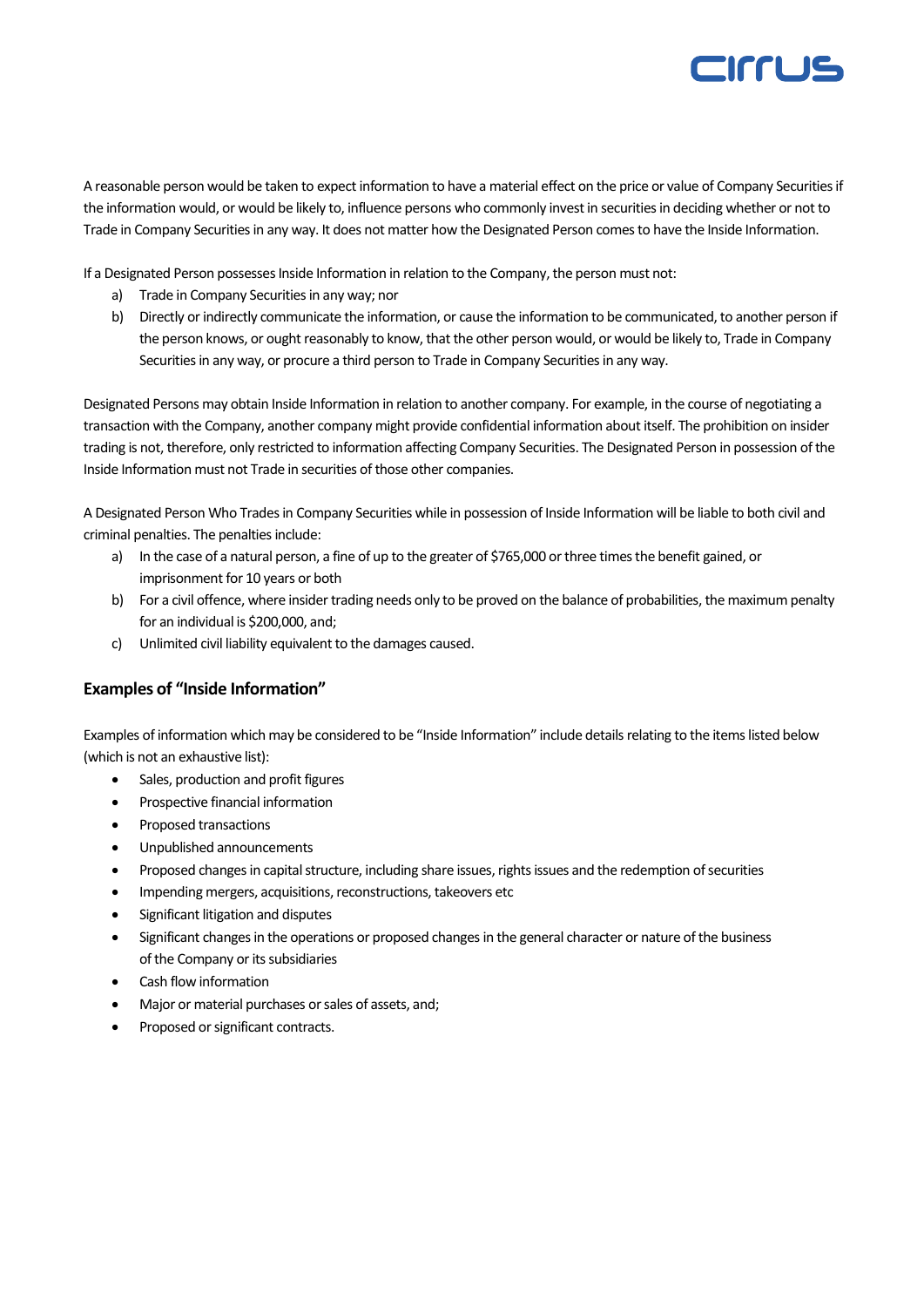## CIFFLIS

#### **Company Policy on Trading in Company Securities**

The Company acknowledges that from time to time, Designated Persons may in the context of their duties be made aware of Inside Information in respect of the Company, which for a period of time may not be disclosed to the public under the terms of the continuous disclosure regulations of the Listing Rules. As a result:

- a) The Company requires Designated Persons not to trade in Company Securities where the person reasonably believes that they may have information which could constitute Inside Information
- b) Where a Designated Person is in possession of Inside Information, they should not Trade until such time as they believe that all such information is made available to the public through the Company's announcements to the market
- c) Where a Designated Person intends to Trade in Company Securities and that person is unsure that they may have information which could constitute Inside Information, that person shall first notify the Chairman to seek clarification, and;
- d) Where the Chairman intends to Trade Company Securities and that person is unsure that they may have information which could constitute Inside Information, that person shall first notify one of the other Directors to seek clarification.

#### **Financial Reporting and Disclosure Document Policy**

The Company requires Designated Persons not to Trade in Company Securities within the following periods (prohibited periods):

- Two weeks before the due date, and 24 hours after the release, of the Company's quarterly, half yearly and annual reports to ASX
- Two weeks before lodgement and during the period that a disclosure document, including a prospectus, is open for applications except to the extent that Company employees are applying for securities pursuant to that disclosure document
- Any other period determined by the Board from time to time and notified to Designated Persons, and;
- Twenty-four hours before and after the lodgement of any ASX release determined by the Board to be price sensitive and communicated to Designated Persons as such.

#### **Notification of Executed Trades and Approval**

Designated Persons must advise the Chairman regarding any proposed transaction in Company Securities. The Chairman must advise another Director.

Following an approved transaction, the Designated Person must notify the Company Secretary immediately to allow for any appropriate announcements to be made to ASX.

Directors have entered an agreement with the Company under which they are obliged to notify changes in interests in shares and other matters.

Where clearance is required to transact in Company Securities during a prohibited period, the request should be made in writing. Approval for the transaction will then be giving in writing.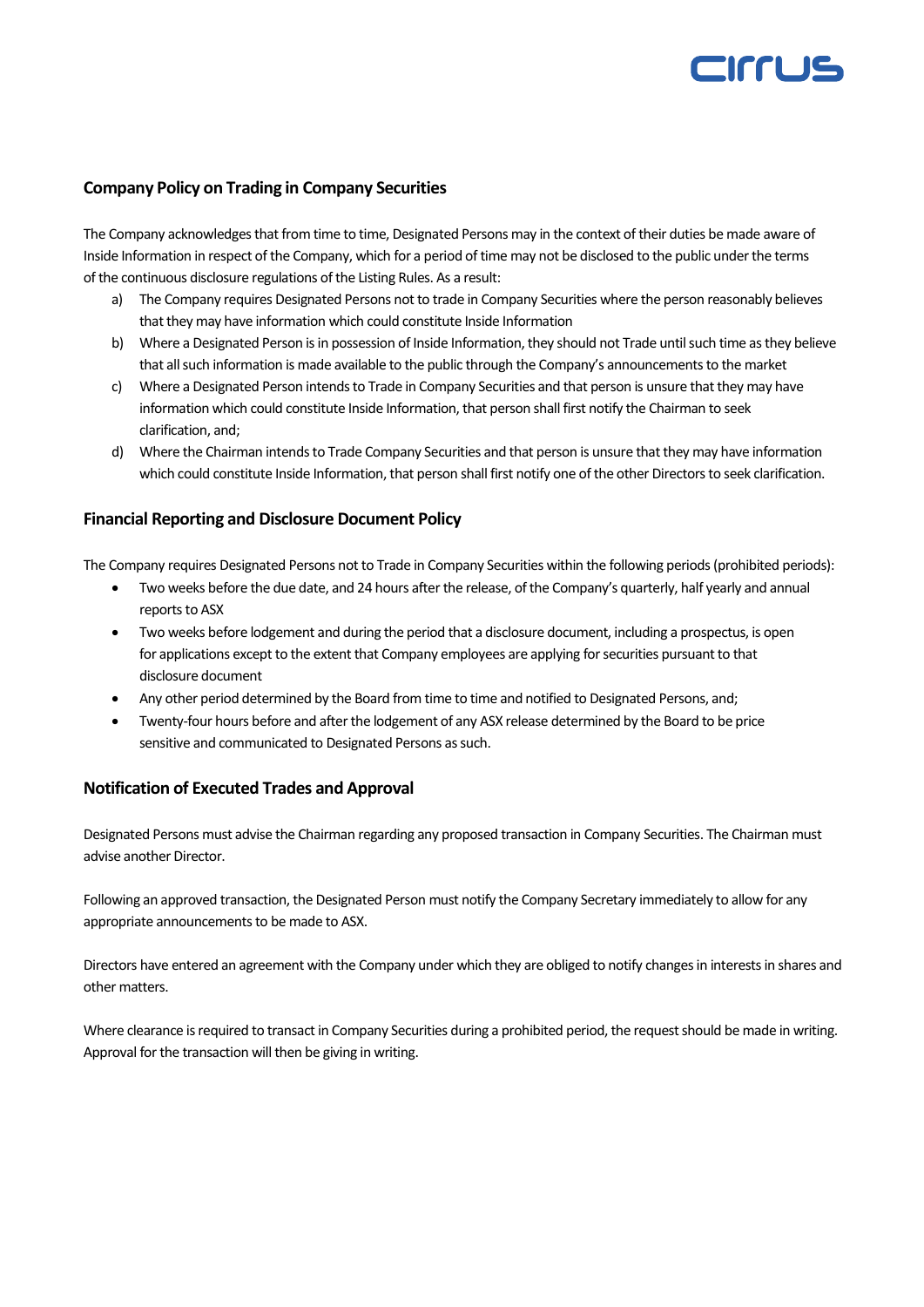## errus

#### **Exclusions from the Trading Policy**

The following are excluded from the Policy:

- a) Transfers of securities of the Company already held in a superannuation fund or other saving scheme in which the restricted person is a beneficiary
- b) An investment in, or trading in units of, a fund or scheme (other than a scheme only investing in Company Securities) where the assets of the fund or other scheme are invested at the discretion of the third party
- c) Where a Designated Person is a trustee, trading in Company Securities by that trust provided the Designated Person is not a beneficiary of the trust and any decision to trade during a prohibited period is taken by the other trustees or by the investment managers independently of the Designated Person
- d) Undertakings to accept, or the acceptance of, a takeover offer
- e) Trading under an offer or invitation made to all or most of the security holders, such as a rights issue, a security purchase plan, a dividend or distribution reinvestment plan and an equal access buy-back, where the plan that determines the timing and structure of the offer has been approved by the Board. This includes decisions relating to whether or not to take up the entitlements and the sale of entitlements required to provide for the take up of the balance of entitlements under a renounceable pro rata issue
- f) A disposal of Company Securities that is the result of a secured lender exercising their rights, for example, under a margin lending arrangement
- g) The exercise (but not the sale of securities following an exercise) of an option or a right under an employee incentive scheme, or the conversion of a convertible security, where the final date for the exercise of the option or right, or the conversion of the security, falls during a prohibited period and the entity has been in an exceptionally long prohibited period or the entity has had a number of consecutive prohibited periods and the restricted person could not reasonably have been expected to exercise it at a time when free to do so;
- h) Trading under a non-discretionary plan for which prior written clearance has been provided in accordance with procedures set out in this Policy and where:
	- i. The Designated Person did not enter into the plan or amend the plan during a prohibited period
	- ii. The trading plan does not permit the Designated Person to exercise any influence or discretion over how, when or whether to trade; and
	- iii. The entity's trading Policy does not allow the Designated Person to cancel the trading plan or cancel or otherwise vary the term of his or her participation in the trading plan during a prohibited period other than in exceptional circumstances.
- i) Bona fide gifts of Company Securities to a Designated Person by a third party
- j) Where the beneficial interest in the relevant Company Securities does not change
- k) Transactions conducted between a Designated Person and their spouse, civil partner, child stepchild or other close family member
- l) Cancellation of Company Securities as a result of a failure to vest or other forfeiture of securities received by a Designated Person as part of performance-based remuneration, and;
- m) Vesting of Company Securities as a result of meeting performance hurdles or release of Company Securities from holding lock or holding term in respect of securities received by the Designated Person as part of performance-based remuneration.